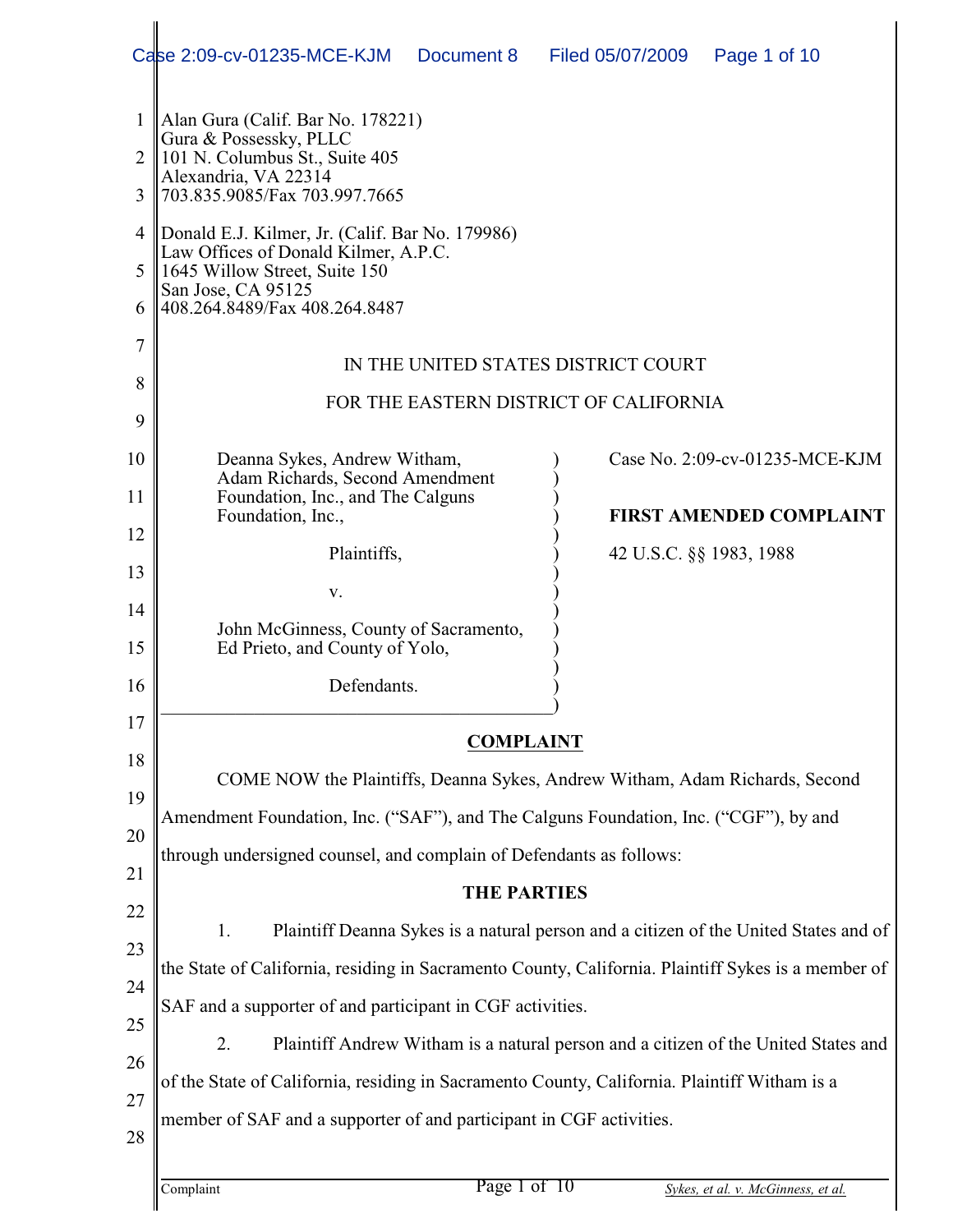1  $\mathfrak{D}$ 3 3. Plaintiff Adam Richards is a natural person and a citizen of the United States and of the State of California, residing in Yolo County, California. Plaintiff Richards is a member of SAF and a supporter of and participant in CGF activities.

- 4 5 6 7 8 9 4. Plaintiff Second Amendment Foundation, Inc. is a non-profit membership organization incorporated under the laws of Washington with its principal place of business in Bellevue, Washington. SAF has over 650,000 members and supporters nationwide, including California. The purposes of SAF include education, research, publishing and legal action focusing on the Constitutional right to privately own and possess firearms, and the consequences of gun control. SAF brings this action on behalf of itself and its members.
- 10 11 12 13 14 15 16 5. Plaintiff The Calguns Foundation, Inc. is a non-profit organization incorporated under the laws of California with its principal place of business in Redwood City, California. The purposes of CGF include supporting the California firearms community by promoting education for all stakeholders about California and federal firearm laws, rights and privileges, and defending and protecting the civil rights of California gun owners. CGF represents these members and supporters, which include California gun owners. CGF brings this action on behalf of itself and its supporters, who possess all the indicia of membership.
- 17 18 6. Defendant County of Sacramento is a municipal entity organized under the Constitution and laws of the State of California.
- 19 20 21 22 23 24 7. Defendant John McGinness is the Sheriff of Sacramento County, and as such, he is responsible for formulating, executing and administering Sacramento County's laws, customs, practices, and policies at issue in this lawsuit; has enforced the challenged laws, customs and practices against plaintiffs, and is in fact presently enforcing the challenged laws, customs and practices against plaintiffs. Defendant McGinness is sued in both his individual and official capacities.
- 25 26 8. Defendant County of Yolo is a municipal entity organized under the Constitution and laws of the State of California.
- 27 28 9. Defendant Ed Prieto is the Sheriff of the County of Yolo, and as such, he is responsible for formulating, executing and administering Yolo County's laws, customs,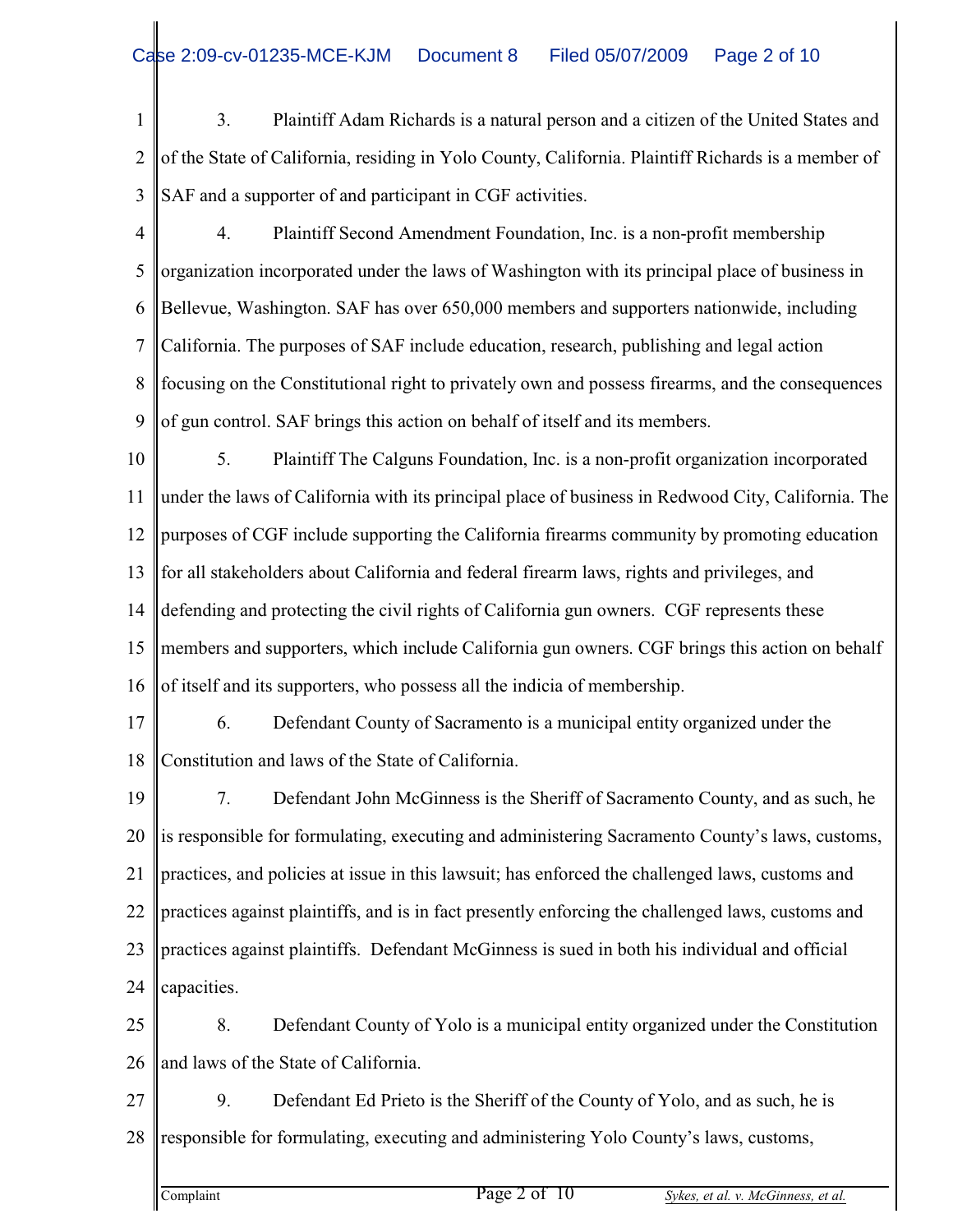1  $\mathfrak{D}$ 3 4 5 6 7 8 practices, and policies at issue in this lawsuit; has enforced the challenged laws, customs and practices against plaintiffs, and is in fact presently enforcing the challenged laws, customs and practices against plaintiffs. Defendant Prieto is sued in both his individual and official capacities. **JURISDICTION AND VENUE** 10. This Court has subject matter jurisdiction over this action pursuant to 28 U.S.C. §§ 1331, 1343, 2201, 2202 and 42 U.S.C. § 1983. 11. Venue lies in this Court pursuant to 28 U.S.C. § 1391.

10 11 12 13 14 15 16 **STATEMENT OF FACTS** *Background* 12. The Second Amendment to the United States Constitution provides: "A well regulated Militia being necessary to the security of a free State, the right of the people to keep and bear Arms shall not be infringed." 13. The Second Amendment is incorporated as against the states through the Fourteenth Amendment, such that Defendants cannot, under color of law, deprive Plaintiffs of their right to keep and bear arms.

17 18 14. The Second Amendment guarantees the right of law-abiding individuals to publicly carry operational handguns for self-defense.

19 20 21 15. States retain the ability to regulate the manner of carrying handguns, prohibit the carrying of handguns in specific, narrowly defined sensitive places, prohibit the carrying of arms that are not within the scope of Second Amendment protection, and disqualify specific,

22 particularly dangerous individuals from carrying handguns.

23 24 25 26 16. States may not completely ban the carrying of handguns for self-defense, deny individuals the right to carry handguns in non-sensitive places, deprive individuals of the right to carry handguns in an arbitrary and capricious manner, or impose regulations on the right to carry handguns that are inconsistent with the Second Amendment.

27 28 17. Almost all states basically respect the Second Amendment rights to carry a handgun for self-defense, in that the right to carry a handgun is either unregulated, or regulated to

9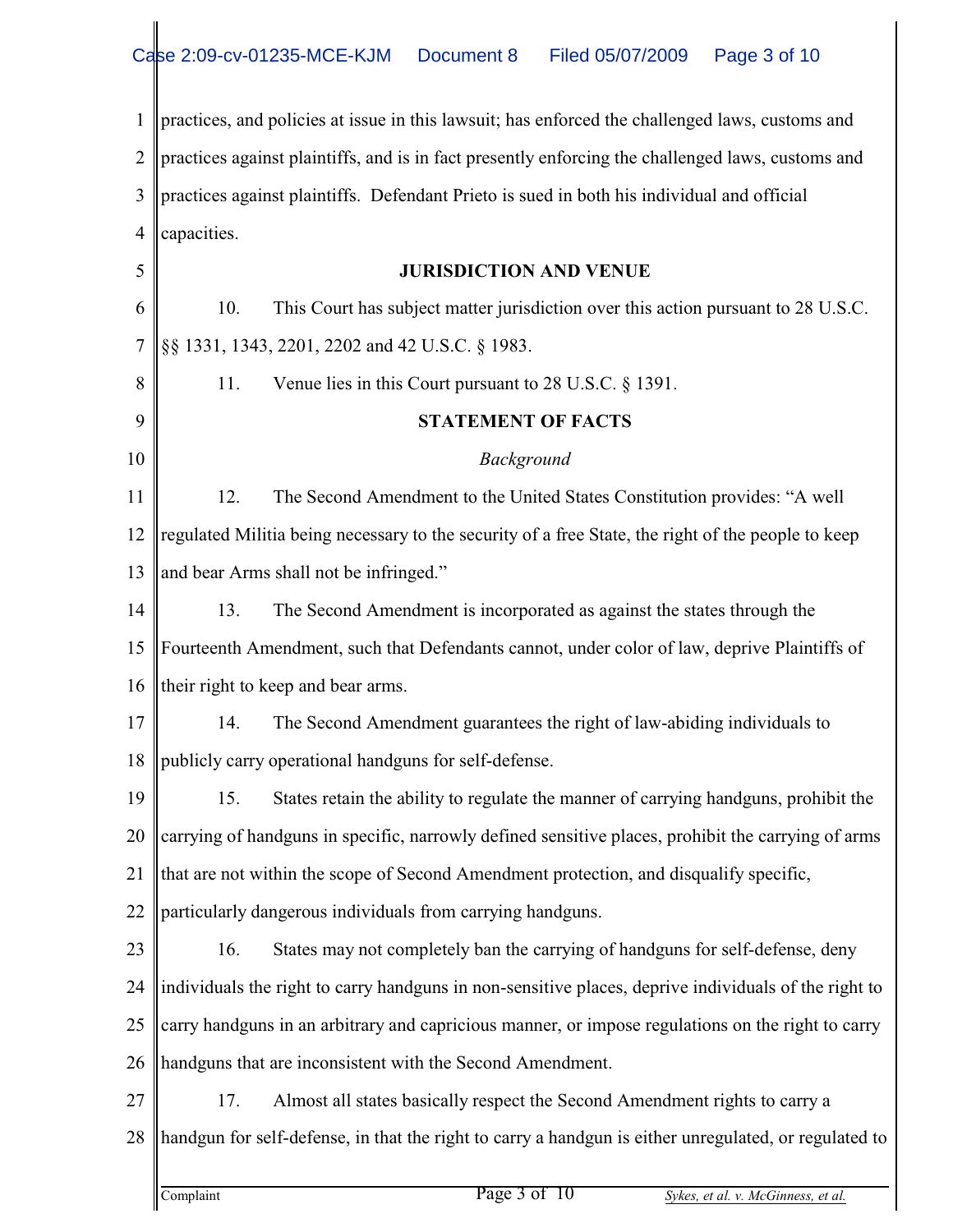1  $\mathfrak{D}$ 3 the extent that individuals passing a background check and completing a gun safety course are, as a matter of course, licensed to carry handguns. In some of these states, a license to carry a handgun is required only if the handgun is concealed.

4 5 6 7 18. California law generally bans the carrying of concealed firearms. California Penal Code § 12025. With very few exceptions, California generally prohibits the open, public carrying of loaded handguns for self-defense in incorporated cities and many unincorporated areas, Penal Code § 12031.

8 9 10 19. California law allows the carrying of loaded handguns in public, for self-defense, upon issuance of a permit to carry a concealed handgun or, in certain counties, a license to carry an exposed handgun. Penal Code § 12050(a).

11 12 13 14 15 16 17 20. Applicants seeking a license to carry a handgun must pass a criminal background check, Penal Code §12052, and successfully complete a course of training in the proper use of handguns. Penal Code § 12050(a)(1)(E). Applications for a permit to carry a handgun are made to the Sheriff of the county in which the applicant either resides or spends a substantial period of time in owing to the applicant's principal place of employment or business being located in that county. Alternatively, application may be made to the chief or other head of a municipal police department of any city or city and county in which the applicant resides.

18 19 20 21 22 23 24 21. In addition to the successful completion of a background check and training, the issuance of a permit to carry a handgun is left to the discretion of the issuing authority, based upon that authority's determination of whether the applicant "is of good moral character, [and] that good cause exists for the issuance" of the permit. Penal Code  $\S$ § 12050(a)(1)(A), (B). In practice, the issuance of permits varies widely among California jurisdictions. Some issuing authorities almost never issue handgun carry permits, others issue permits only occasionally, and yet others liberally issue permits to most if not all law-abiding applicants.

25

## *Violations of Plaintiffs' Right to Bear Arms*

26 27 28 22. Plaintiff Deanna Sykes, a lesbian, is concerned that her sexual orientation might increase the odds that she would be targeted with criminal violence. The State of California has recognized that violent crime directed at gay and lesbian people is a problem requiring specific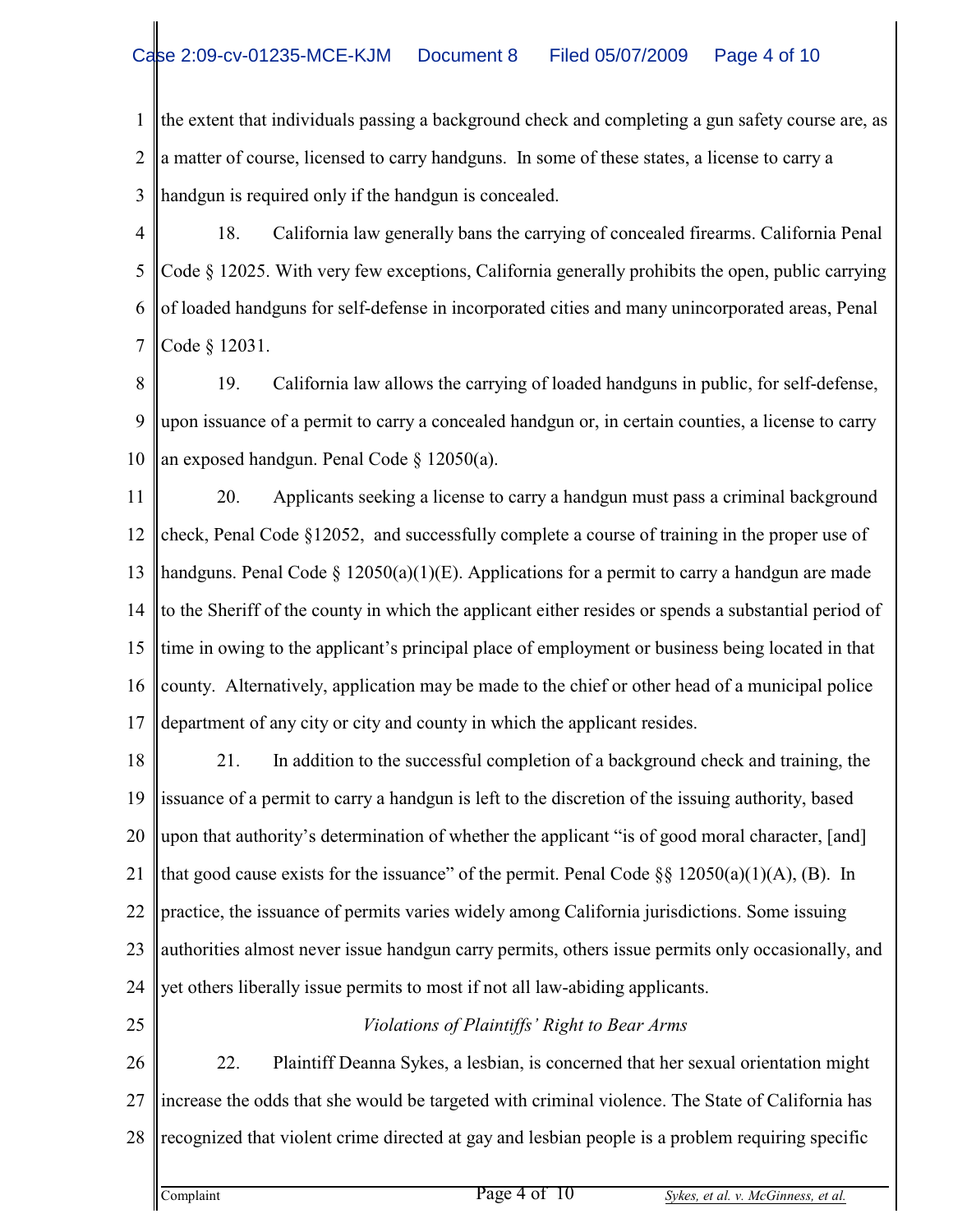1  $\mathfrak{D}$ 3 4 5 6 7 legislative attention. California Penal Code §§ 422.55(a)(6), 422.6 and California Civil Code § 51.7. Plaintiff Sykes is also a competitive shooter and firearm instructor, and thus frequently transports quantities of firearms and ammunition throughout the Sacramento area. As smallstatured woman traveling alone with guns and ammunition, Plaintiff may be particularly vulnerable to criminal attack. Even apart from her sexual orientation and firearm-related activities, Plaintiff Sykes is not immune from the risk of criminal behavior. She seeks to exercise her Second Amendment right to carry a handgun for personal protection.

8 9 10 23. The Second Amendment right to carry a handgun, and the inherent right of selfdefense and self-preservation it advances, are not considered by Defendant Sacramento County to constitute "good cause" for the issuance of a handgun carry permit.

11 12 13 14 15 16 17 24. Defendant Sheriff McGinness is continuing Sacramento County's "good cause" policy for denying applications for gun carry permits. On a public website maintained by Defendant Sacramento County, Defendant McGinness lays out his policy for determining applications to carry handguns. Defendant McGinness explains that "[t]he mere fear of victimization, or desire to carry a firearm, shall be insufficient" "good cause" to issue a gun carry permit. Defendant McGinnis also explains that "[w]hat may be good cause in one area of the county may not be in another area."

18 19 20 25. Pursuant to Defendant Sacramento County's "good cause" policy, Plaintiff Sykes was denied a permit to carry a handgun by Defendant McGinnis's predecessor, and it is obvious that re-submission of the same application to Defendant McGinnis would be a futile act.

21 22 26. But for the lack of a permit to carry a handgun, Plaintiff Sykes would carry an operational handgun in public for self-defense.

23 24 25 26 27. Plaintiff Andrew Witham emigrated to California from the United Kingdom on October 31, 1998, and became a naturalized American citizen on January 22, 2003. In the United Kingdom, Plaintiff Witham served nearly sixteen years as a British Reserve Sworn police officer (Special Constable), earning the Queen's Medal for Long Service and Good Conduct.

27 28 28. Between 2000 and 2004, Plaintiff Witham served as a non-sworn Community Service Officer with the Redding Police Department, earning the annual Merit Award in 2001.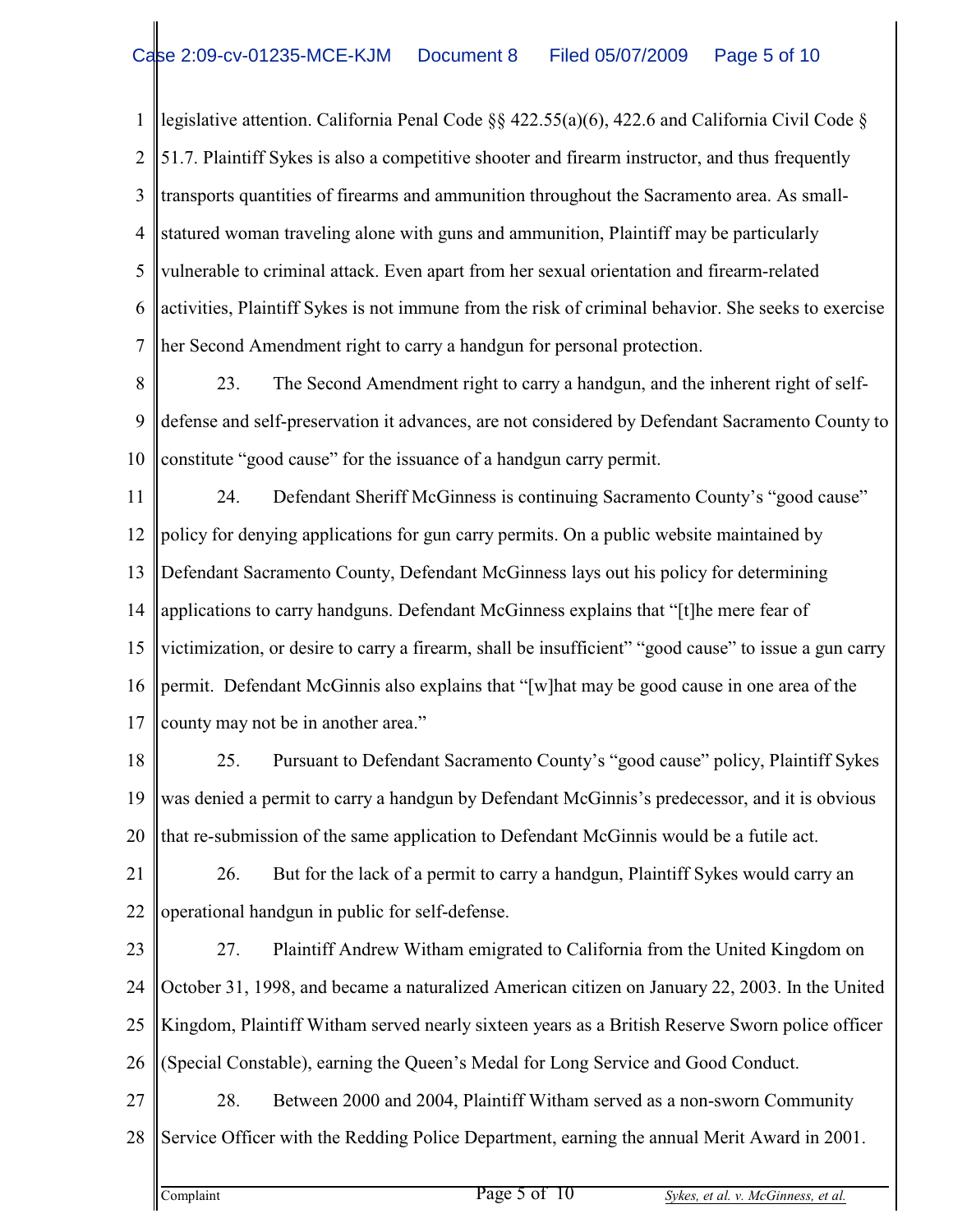1  $\mathfrak{D}$ 3 4 5 29. On December 10, 2006, Plaintiff Witham completed the basic course required to obtain a handgun carry permit in Shasta County, as well as the course of training required to obtain a permit to carry an exposed firearm from the California Bureau of Security and Investigative Services. Since then, Plaintiff Witham has re-qualified four times for the exposed handgun permit, which he currently possesses, along with a Private Investigator license.

6 7 8 30. Plaintiff Witham's Private Investigator license, in conjunction with his Exposed Firearm Permit, allows him to carry an exposed, loaded handgun in California but only while he is engaged in the course and scope of his work as a private investigator.

9 10 11 12 13 31. Since January 2, 2008, Plaintiff Witham has been employed as a Public Safety Officer at McGeorge School of Law, University of the Pacific. The position is that of a uniformed, non-sworn law enforcement officer on the campus of a private university. Plaintiff Witham works late night and early morning shifts, requiring him to travel to and from work through some of Sacramento's most crime-plagued areas..

14 15 16 17 18 19 32. In 2005, while employed as Security and Surveillance Manager for an Indian casino in Shasta County, Plaintiff Witham reported several tribal members embezzling from the casino. Owing to this incident, Plaintiff Witham received death threats and various other threats of violence and intimidation, including the leaving of dead animals in his driveway. The Sheriff of Shasta County issued Plaintiff Witham a license to carry a handgun in January, 2007, which was to last for two years.

20 21 22 33. On or about July, 2007, Plaintiff Witham relocated from Shasta to the City of Fairfield, in Solano County. As required by law, Plaintiff Witham notified the Sheriff of Shasta County of this move.

23 24 25 26 27 34. On or about July, 2008, Plaintiff Witham relocated from Solano County to Sacramento County, and again notified the Sheriff of Shasta County of this move. Within days, Plaintiff Witham's permit to carry a handgun was revoked. Plaintiff Witham has reason to believe this was done at the request of Defendant McGinness, pursuant to the custom, policy, or practice of Defendant Sacramento County.

28 ///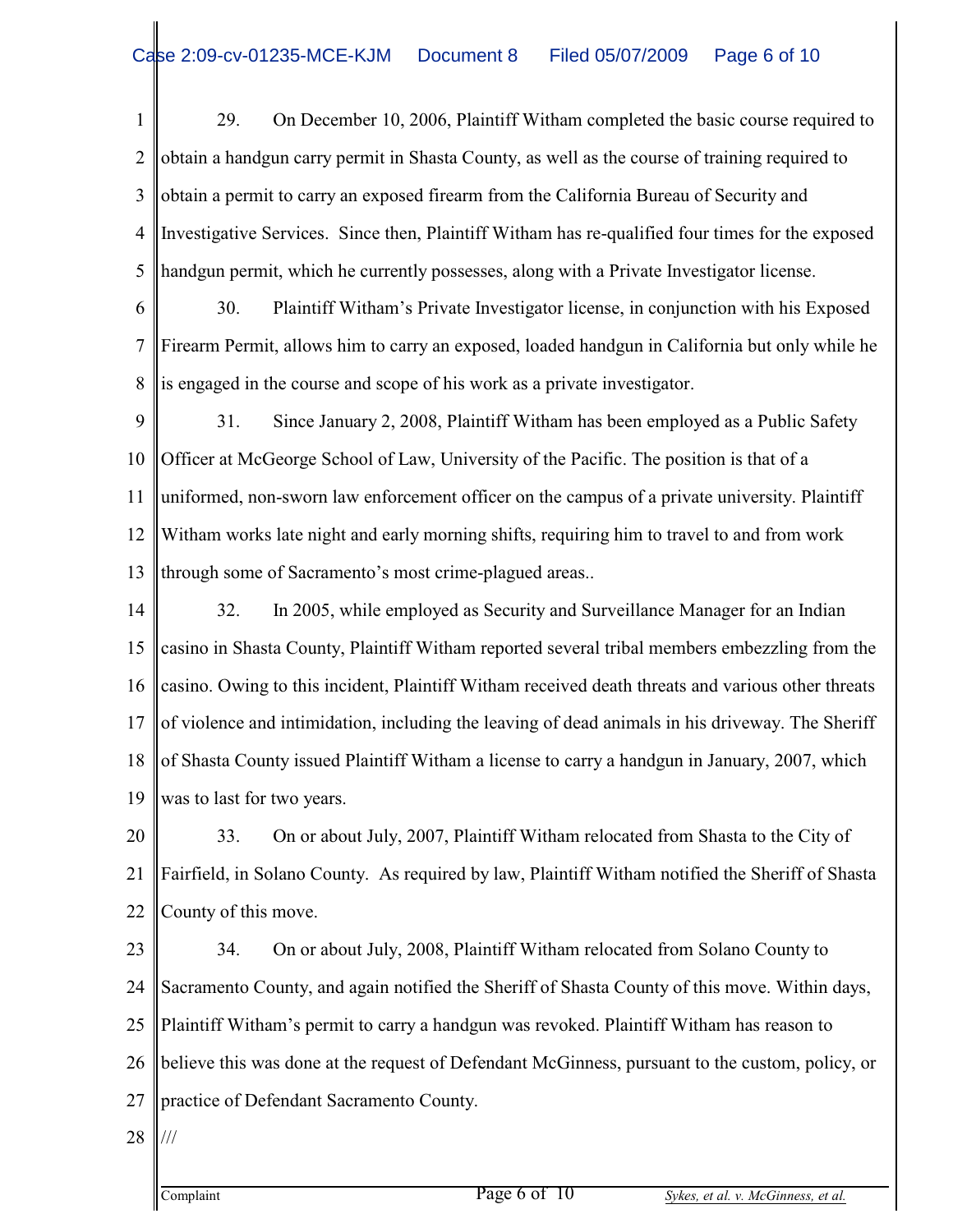1  $\mathfrak{D}$ 3 4 5 6 35. Plaintiff Witham contacted Defendant McGinness's office to inquire about the revocation of his permit to carry a handgun, and was advised that a permit would have to be issued by Defendant McGinness. Plaintiff Witham was further advised that application for a permit to carry a handgun could not be made by individuals residing in Sacramento County for less than 12 months, in the absence of a letter attesting to the applicant's good character from the issuing authority of the applicant's previous gun permit.

7 8 36. Plaintiff was advised that as a matter of policy, the Sheriff of Shasta County does not issue letters of the sort required by Defendant McGinness.

9 10 11 12 13 37. Although Defendant McGinness does not require that handgun carry permit applicants complete the required training prior to making their applications, Plaintiff Witham was certified on December 16, 2008, in 24 hours POST PC 832 Firearms Familiarization at the Sacramento Regional Public Safety Training Center, an approved course for issuance of a handgun carry permit in Sacramento County.

14 15 16 38. However, owing to the fact that Plaintiff Witham has not been a resident of Sacramento County for over 12 months, Defendant McGinness refuses to even provide Plaintiff Witham with the form for applying for a handgun carry permit.

17 18 39. But for the lack of a permit to carry a handgun, Plaintiff Witham would carry an operational handgun in public for self-defense.

19 20 21 22 23 24 25 26 27 28 40. In March, 2009, Plaintiff Adam Richards, a law-abiding citizen who wishes to exercise his right to bear arms, contacted Defendant Prieto's office to inquire about the process for obtaining a permit to carry a handgun. Defendant Prieto's office advised Plaintiff Richards that the desire to have a gun available for self-defense would not constitute "good cause" for the issuance of the permit, and that his application would be a futile act. Defendant Prieto's written policy regarding the issuance of gun carry permits includes among "examples of invalid reasons to request a permit" "self-protection and protection of family (without credible threats of violence)." Plaintiff Richards was further advised that as a matter of policy, his application would not be considered unless he first applied to the Chief of Police in the City of Davis, where Plaintiff Richards resides.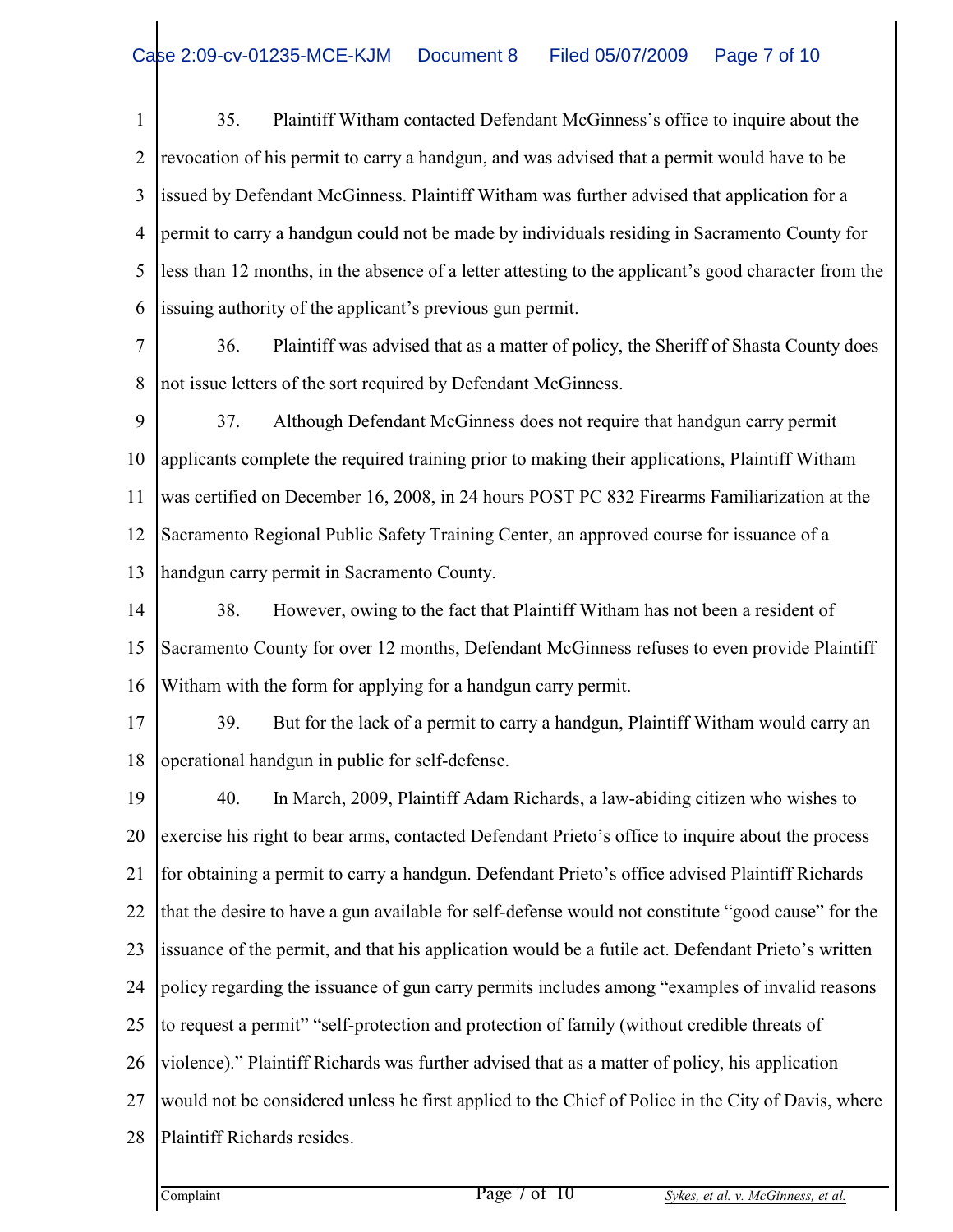| 1              | Plaintiff Richards subsequently applied to Davis Police Chief Lanny Black for a<br>41.                                                        |  |  |  |
|----------------|-----------------------------------------------------------------------------------------------------------------------------------------------|--|--|--|
| $\overline{2}$ | permit to carry a handgun. On April 1, 2009, Police Chief Black denied Plaintiff Richards'                                                    |  |  |  |
| 3              | application for a permit to carry a handgun, stating in writing:                                                                              |  |  |  |
| 4              | An evaluation and comparison of our current services to available resources has forced us                                                     |  |  |  |
| 5              | to discontinue processing and issuing CCW (Carry Concealed Weapon) licenses. I<br>apologize for the inconvenience this action will cause you. |  |  |  |
| 6              | Chief Black suggested Plaintiff Richards apply to Defendant Prieto for a permit.                                                              |  |  |  |
| 7              | 42.<br>But for the lack of a permit to carry a handgun, Plaintiff Richards would carry an                                                     |  |  |  |
| 8              | operational handgun in public for self-defense.                                                                                               |  |  |  |
| 9              | <b>FIRST CLAIM FOR RELIEF</b><br>U.S. CONST., AMEND. II, 42 U.S.C. § 1983                                                                     |  |  |  |
| 10             | <b>AGAINST ALL DEFENDANTS</b>                                                                                                                 |  |  |  |
| 11             | 43.<br>Paragraphs 1 through 42 are incorporated as though fully stated herein.                                                                |  |  |  |
| 12             | 44.<br>Plaintiffs are law abiding individuals, competent in the safe handling and                                                             |  |  |  |
| 13             | operation of handguns. Accordingly, there exists no reason to deny Plaintiffs permits to carry a                                              |  |  |  |
| 14             | handgun under California Penal Code § 12050.                                                                                                  |  |  |  |
| 15             | 45.<br>By maintaining and enforcing a set of customs, practices, and policies depriving                                                       |  |  |  |
| 16             | Plaintiffs of permits to carry handguns, including but not limited to requiring subjective "good                                              |  |  |  |
| 17             | cause" beyond the interest in self-defense and conditioning the consideration of a handgun carry                                              |  |  |  |
| 18             | permit application on a durational residency requirement, Defendants are propagating customs,                                                 |  |  |  |
| 19             | policies, and practices that violate the Second and Fourteenth Amendments to the United States                                                |  |  |  |
| 20             | Constitution, damaging Plaintiffs in violation of 42 U.S.C. § 1983. Plaintiffs are therefore                                                  |  |  |  |
| 21             | entitled to permanent injunctive relief against such customs, policies, and practices.                                                        |  |  |  |
| 22             | <b>SECOND CLAIM FOR RELIEF</b>                                                                                                                |  |  |  |
| 23             | U.S. CONST., AMEND. XIV – EQUAL PROTECTION, 42 U.S.C. § 1983<br><b>AGAINST ALL DEFENDANTS</b>                                                 |  |  |  |
| 24             | Paragraphs 1 through 45 are incorporated as though fully stated herein.<br>46.                                                                |  |  |  |
| 25             | By maintaining and enforcing a set of customs, practices, and policies arbitrarily<br>47.                                                     |  |  |  |
| 26             | denying Plaintiffs permits to carry handguns based on a subjective determination of their "good                                               |  |  |  |
| 27             | cause" for the permit and their length of residence in the county, Defendants are propagating                                                 |  |  |  |
| 28             | customs, policies, and practices that violate Plaintiffs' rights to equal protection of the laws under                                        |  |  |  |
|                | Page 8 of 10<br>Complaint<br>Sykes, et al. v. McGinness, et al.                                                                               |  |  |  |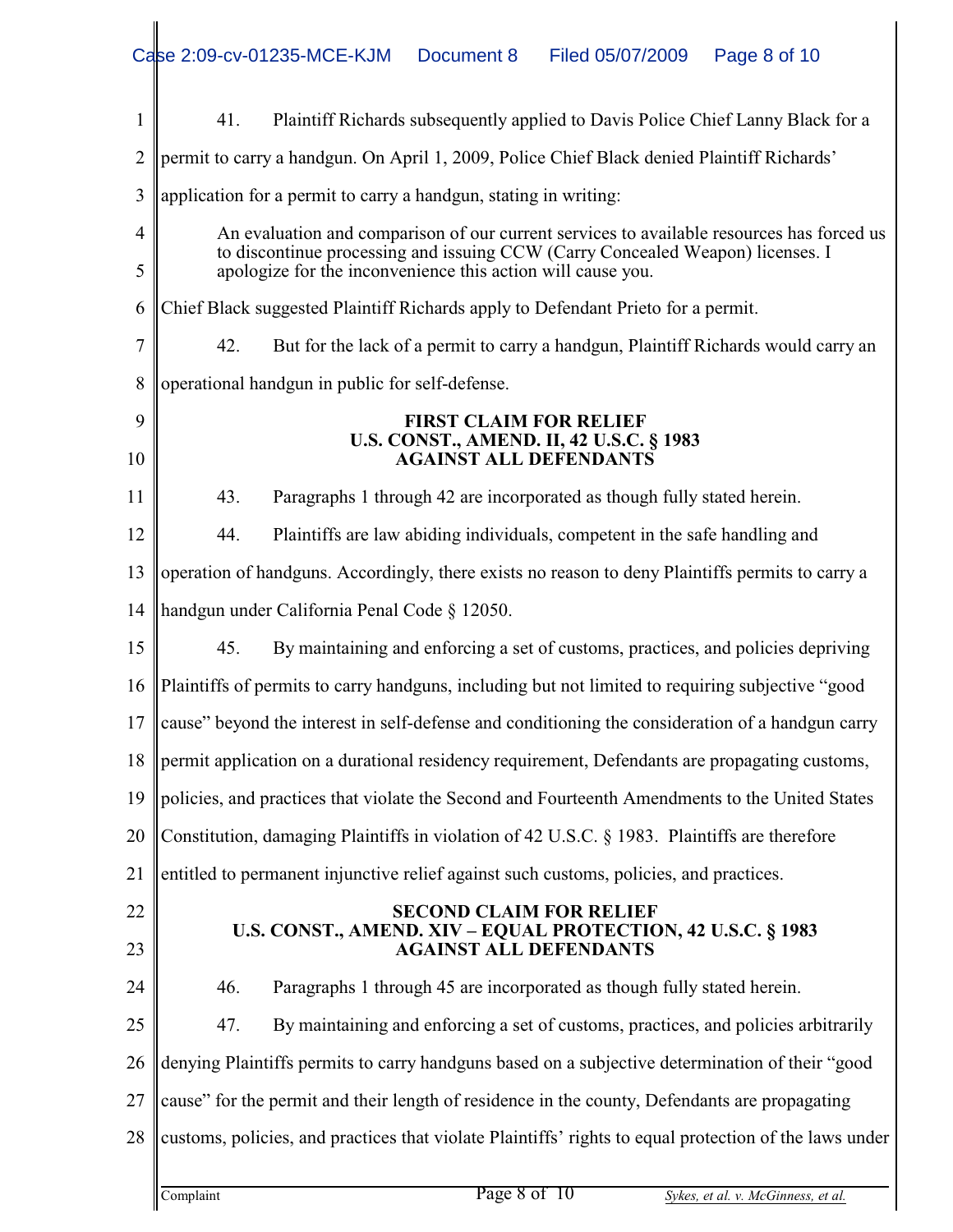1 2 3 the Fourteenth Amendment to the United States Constitution, damaging Plaintiffs in violation of 42 U.S.C. § 1983. Plaintiffs are therefore entitled to permanent injunctive relief against such customs, policies, and practices.

4

5

## **THIRD CLAIM FOR RELIEF U.S. CONST., AMEND. XIV – DUE PROCESS, 42 U.S.C. § 1983 AGAINST DEFENDANTS MCGINNESS AND SACRAMENTO COUNTY**

| 6              | 48.                    | Paragraphs 1 through 47 are incorporated as though fully stated herein.                                           |  |
|----------------|------------------------|-------------------------------------------------------------------------------------------------------------------|--|
| $\overline{7}$ | 49.                    | Plaintiff Witham had a cognizable property interest in his permit to carry a                                      |  |
| 8              |                        | handgun, the revocation of which was caused by Defendants McGinness and Sacramento County                         |  |
| 9              |                        | without sufficient due process. Defendants are propagating customs, policies, and practices that                  |  |
| 10             |                        | violate Plaintiff Witham's right to due process under the Fourteenth Amendment to the United                      |  |
| 11             |                        | States Constitution, damaging Plaintiff in violation of 42 U.S.C. § 1983. Plaintiff is therefore                  |  |
| 12             |                        | entitled to permanent injunctive relief against such customs, policies, and practices.                            |  |
| 13             |                        | <b>FOURTH CLAIM FOR RELIEF</b>                                                                                    |  |
| 14             |                        | U.S. CONST., AMEND. XIV – RIGHT TO TRAVEL, 42 U.S.C. § 1983<br>AGAINST DEFENDANTS MCGINNESS AND SACRAMENTO COUNTY |  |
| 15             | 50.                    | Paragraphs 1 through 49 are incorporated as though fully stated herein.                                           |  |
| 16             | 51.                    | The Fourteenth Amendment guarantees individuals the right to interstate and                                       |  |
| 17             | intrastate travel.     |                                                                                                                   |  |
| 18             | 52.                    | By demanding that individuals reside in Sacramento County for a year before                                       |  |
| 19             |                        | allowing them to apply for a permit to carry a handgun, Defendants McGinness and Sacramento                       |  |
| 20             |                        | County are propagating customs, policies, and practices that violate Plaintiffs' right to travel                  |  |
| 21             |                        | under the Fourteenth Amendment to the United States Constitution, damaging Plaintiffs in                          |  |
| 22             |                        | violation of 42 U.S.C. § 1983. Plaintiffs are therefore entitled to permanent injunctive relief                   |  |
| 23             |                        | against such customs, policies, and practices.                                                                    |  |
| 24             |                        | <b>PRAYER FOR RELIEF</b>                                                                                          |  |
| 25             |                        | WHEREFORE, Plaintiffs request that judgment be entered in their favor and against                                 |  |
| 26             | Defendants as follows: |                                                                                                                   |  |
| 27             | 1.                     | An order permanently enjoining Defendants, their officers, agents, servants,                                      |  |
| 28             |                        | employees, and all persons in active concert or participation with them who receive actual notice                 |  |
|                |                        |                                                                                                                   |  |